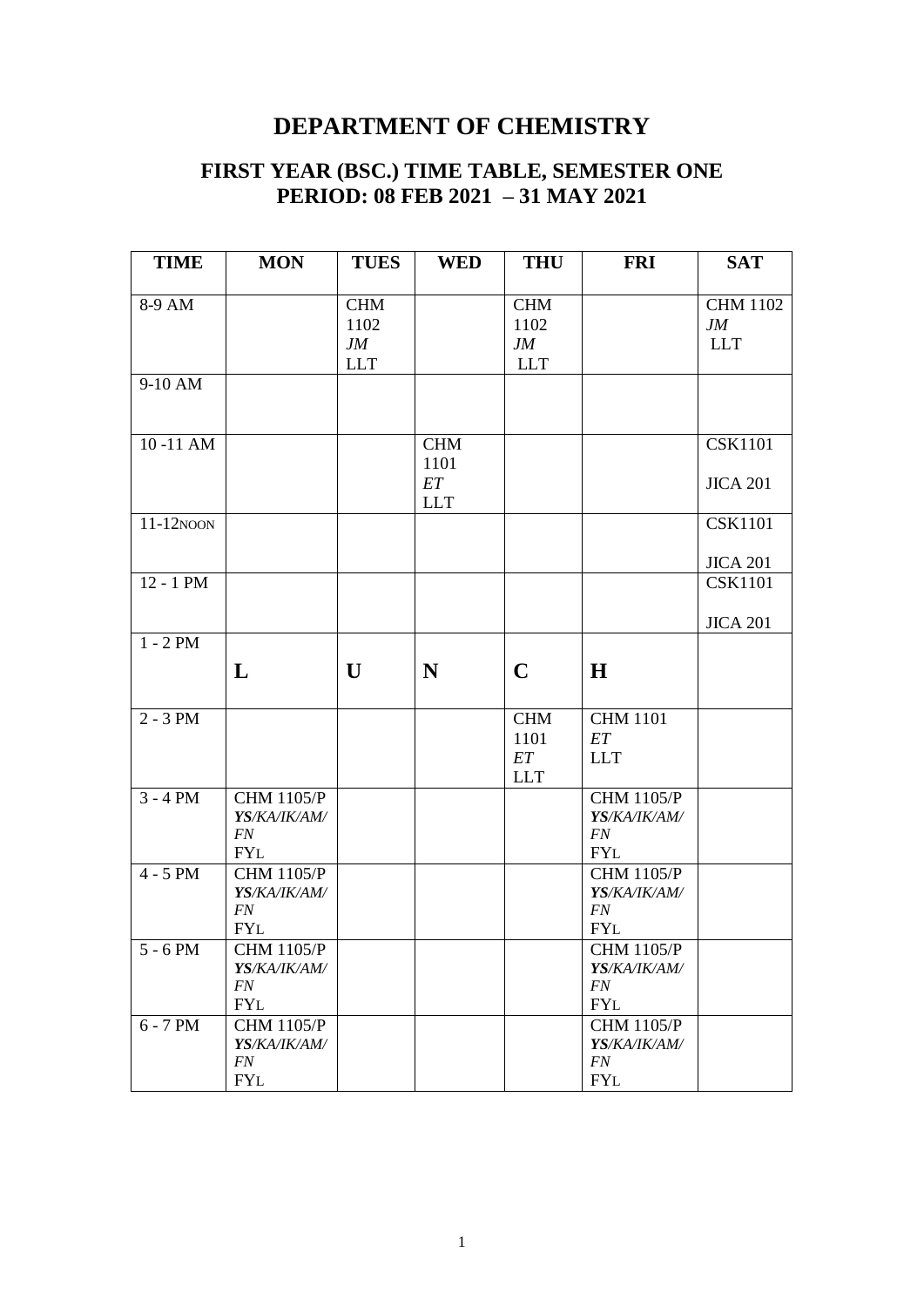#### **FIRST YEAR (BSc.IND.CHEM) TIME TABLE, SEMESTER ONE PERIOD: 08 FEB 2021 – 31 MAY 2021**

| <b>TIME</b>  | <b>MON</b>         | <b>TUES</b>     | <b>WED</b>      | <b>THU</b>      | <b>FRI</b>         | <b>SAT</b>      |
|--------------|--------------------|-----------------|-----------------|-----------------|--------------------|-----------------|
|              |                    |                 |                 |                 |                    |                 |
| 8-9 AM       |                    | <b>CHM 1102</b> |                 | <b>CHM 1102</b> |                    | <b>CHM 1102</b> |
|              |                    | JM              |                 | JM              |                    | JM              |
|              |                    | <b>LLT</b>      |                 | <b>LLT</b>      |                    | <b>LLT</b>      |
| 9-10 AM      | <b>ICH 1103</b>    |                 |                 |                 |                    |                 |
|              | JSK                |                 |                 |                 |                    |                 |
|              | <b>FYL</b>         |                 |                 |                 |                    |                 |
| 10-11 AM     | <b>ICH 1103</b>    |                 | <b>CHM 1101</b> |                 | <b>ICH 1102</b>    | <b>CSK1101</b>  |
|              | JSK                |                 | ET              |                 | GWN                |                 |
|              | ${\rm FYL}$        |                 | <b>LLT</b>      |                 | <b>FYL</b>         | <b>JICA 201</b> |
| $11-12$ NOON | <b>ICH 1101</b>    |                 | <b>ICH 1104</b> | <b>ICH 1105</b> | <b>ICH 1102</b>    | <b>CSK1101</b>  |
|              | <b>GWN</b>         |                 | JS              | JS              | GWN                |                 |
|              | ${\rm FYL}$        |                 | <b>FYL</b>      | <b>FYL</b>      | <b>FYL</b>         | <b>JICA 201</b> |
| 12 - 1 PM    | <b>ICH 1101</b>    |                 | <b>ICH 1104</b> | <b>ICH 1105</b> |                    | <b>CSK1101</b>  |
|              | <b>GWN</b>         |                 | JS              | JS              |                    |                 |
|              | <b>FYL</b>         |                 | <b>FYL</b>      | <b>FYL</b>      |                    | <b>JICA 201</b> |
| $1 - 2 PM$   |                    |                 |                 |                 |                    |                 |
|              |                    |                 |                 |                 |                    |                 |
|              | L                  | U               | N               | $\mathbf C$     | H                  |                 |
|              |                    |                 |                 |                 |                    |                 |
| $2 - 3 PM$   |                    | <b>ICH 1103</b> | <b>ICH 1104</b> | <b>CHM 1101</b> | <b>CHM 1101</b>    |                 |
|              |                    | JSK             | JS              | ET              | ET                 |                 |
|              |                    | <b>FYL</b>      | <b>FYL</b>      | <b>LLT</b>      | <b>LLT</b>         |                 |
| $3 - 4 PM$   | <b>CHM 1105/P</b>  | <b>ICH 1106</b> |                 |                 | <b>CHM 1105/P</b>  |                 |
|              | YS/KA/IK/A         | HN              |                 |                 | YS/KA/IK/A         |                 |
|              | M/FN               | <b>FYL</b>      |                 |                 | M/FN               |                 |
|              | <b>FYL</b>         |                 |                 |                 | <b>FYL</b>         |                 |
| $4 - 5$ PM   | <b>CHM 1105/P</b>  | <b>ICH 1106</b> |                 |                 | <b>CHM 1105/P</b>  |                 |
|              | YS/KA/IK/A         | HN              |                 |                 | YS/KA/IK/A         |                 |
|              | M/FN<br><b>FYL</b> | <b>FYL</b>      |                 |                 | M/FN<br><b>FYL</b> |                 |
| $5 - 6 PM$   | <b>CHM 1105/P</b>  |                 |                 |                 | <b>CHM 1105/P</b>  |                 |
|              | YS/KA/IK/A         |                 |                 |                 | YS/KA/IK/A         |                 |
|              | M/FN               |                 |                 |                 | M/FN               |                 |
|              | ${\rm FYL}$        |                 |                 |                 | ${\rm FYL}$        |                 |
| $6 - 7 PM$   | <b>CHM 1105/P</b>  |                 |                 |                 | <b>CHM 1105/P</b>  |                 |
|              | YS/KA/IK/A         |                 |                 |                 | YS/KA/IK/A         |                 |
|              | M/FN               |                 |                 |                 | M/FN               |                 |
|              | <b>FYL</b>         |                 |                 |                 | <b>FYL</b>         |                 |

The instructors responsible for ICH 1101, ICH 1102& ICH 1106 will arrange approproate times for practicals.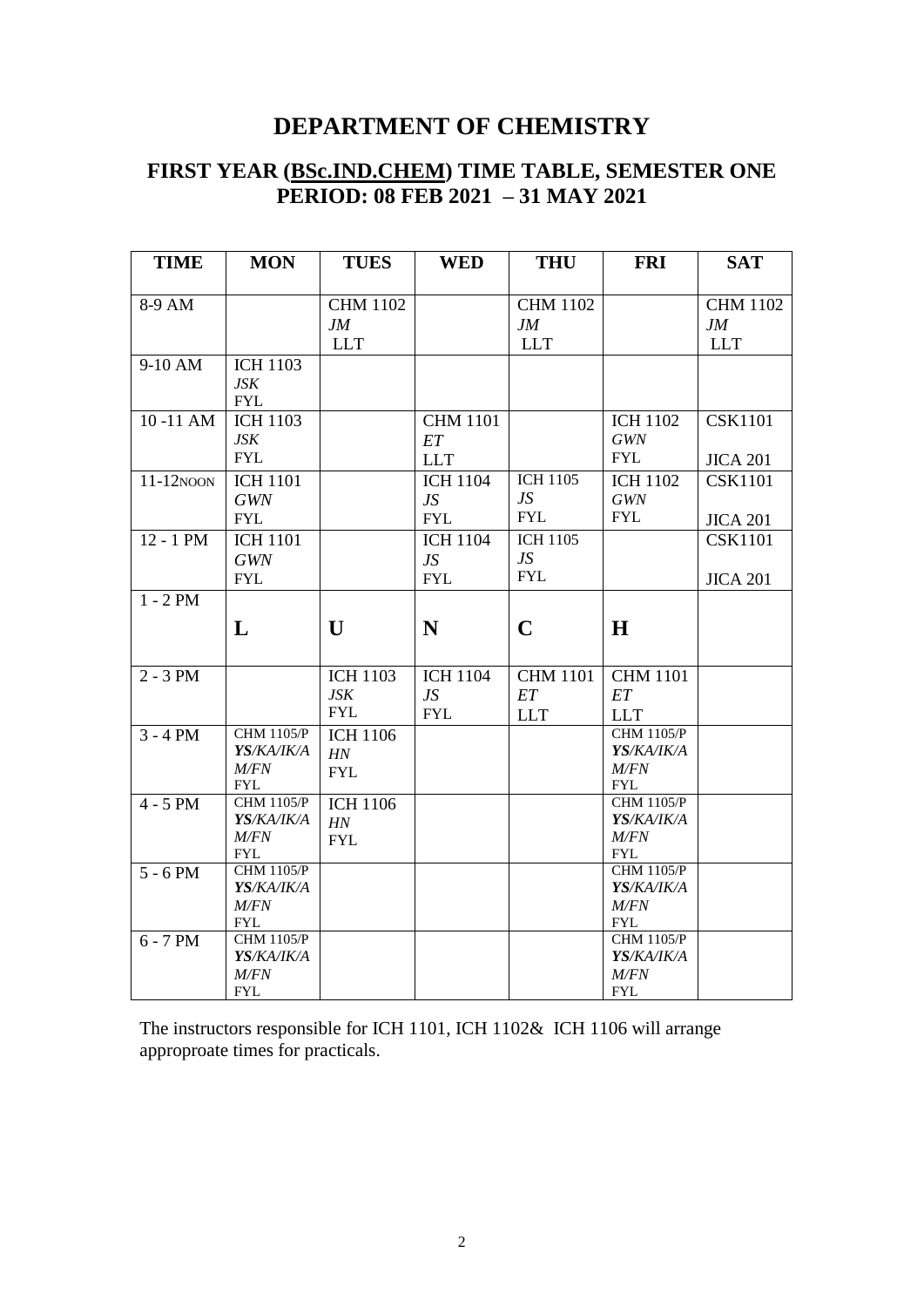### **SECOND YEAR (BSC.) TIME TABLE, SEMESTER ONE PERIOD: 08 FEB 2021 – 31 MAY 2021**

| <b>TIME</b>  | <b>MON</b>                             | <b>TUES</b>                                          | <b>WED</b>                                                | <b>THU</b>                                                | <b>FRI</b>                                      | <b>SAT</b>                             |
|--------------|----------------------------------------|------------------------------------------------------|-----------------------------------------------------------|-----------------------------------------------------------|-------------------------------------------------|----------------------------------------|
| 8-9 AM       |                                        |                                                      |                                                           |                                                           |                                                 | <b>CHM 2109</b><br>JN/KA<br><b>SLT</b> |
| 9-10 AM      |                                        |                                                      |                                                           | <b>CHM 2109</b><br>JN/KA<br><b>SLT</b>                    |                                                 |                                        |
| 10-11 AM     |                                        |                                                      |                                                           |                                                           | <b>CHM 2112</b><br><b>BN, GNK</b><br><b>LLT</b> | <b>UNV 2101</b><br>JICA204/5           |
| $11-12$ NOON |                                        |                                                      |                                                           |                                                           | <b>CHM 2112</b><br><b>BN, GNK</b><br><b>LLT</b> | <b>UNV 2101</b><br>JICA204/5           |
| $12 - 1$ PM  |                                        |                                                      | <b>CHM 2112</b><br><b>BN, GNK</b><br><b>LLT</b>           |                                                           |                                                 | <b>UNV 2101</b><br>JICA204/5           |
| $1 - 2 PM$   | L                                      | $\mathbf{U}$                                         | N                                                         | $\mathbf C$                                               | H                                               |                                        |
| $2 - 3 PM$   |                                        | <b>CHM 2111/P</b><br><b>MN/SAN/GNK</b><br>/FN<br>IL  |                                                           |                                                           |                                                 |                                        |
| $3 - 4 PM$   |                                        | <b>CHM 2111/P</b><br><b>MN/SAN/GNK</b><br>/FN<br>IL. |                                                           |                                                           | <b>CHM 2113/P</b><br>AM/RM<br><b>OL</b>         |                                        |
| $4 - 5$ PM   |                                        | <b>CHM 2111/P</b><br><b>IK/YS</b><br>IL              |                                                           |                                                           | <b>CHM 2113/P</b><br>AM/RM<br><b>OL</b>         |                                        |
| $5 - 6 PM$   | <b>CHM 2113</b><br>RB/KA<br><b>LLT</b> | <b>CHM 2111/P</b><br><b>MN/SAN/GNK</b><br>/FN<br>IL  |                                                           |                                                           | <b>CHM 2113/P</b><br><b>AM/RM</b><br>OL         |                                        |
| $6 - 7 PM$   | <b>CHM 2113</b><br>RB/KA<br><b>LLT</b> |                                                      | <b>CHM 2111</b><br><b>MN/SAN/GNK</b><br>/FN<br><b>LLT</b> | <b>CHM 2111</b><br><b>MN/SAN/GNK</b><br>/FN<br><b>LLT</b> | <b>CHM 2113/P</b><br>AM/RM<br><b>OL</b>         |                                        |

**CHM 2114** is a 2-hours-per-week elective course. Those interested should contact *AM*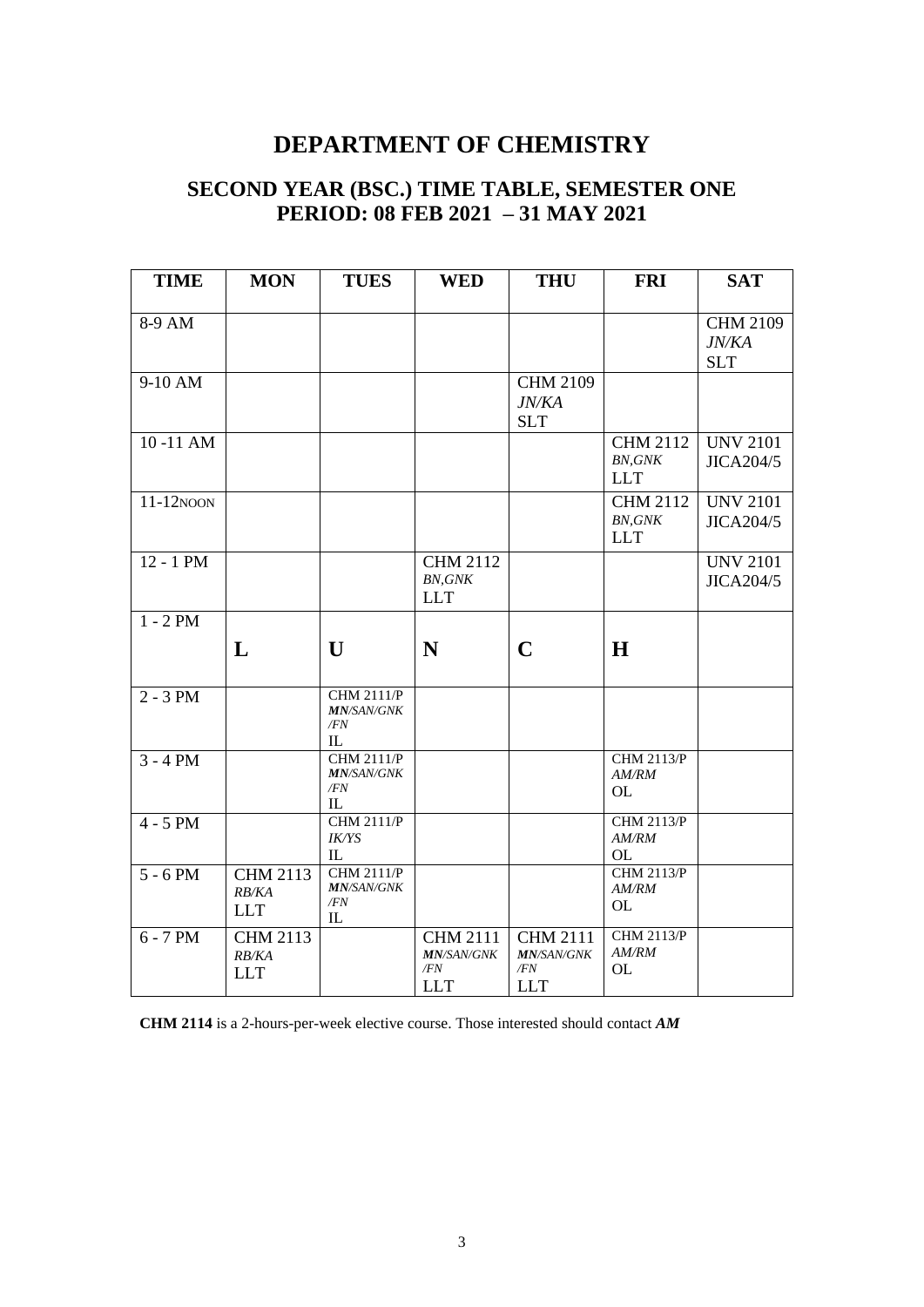#### **SECOND YEAR (BSc.IND.CHEM) TIME TABLE, SEMESTER ONE PERIOD: 08 FEB 2021 – 31 MAY 2021**

| <b>TIME</b> | <b>MON</b>             | <b>TUES</b>             | <b>WED</b>              | <b>THU</b>        | <b>FRI</b>            | <b>SAT</b>        |
|-------------|------------------------|-------------------------|-------------------------|-------------------|-----------------------|-------------------|
| 8-9 AM      |                        | <b>ICH 2117</b>         |                         | <b>ICH 2117</b>   | <b>ICH 2116</b>       |                   |
|             |                        | EM                      |                         | EM                | PM                    |                   |
|             |                        | <b>FYL</b>              |                         | <b>FYL</b>        | <b>FYL</b>            |                   |
| 9-10 AM     |                        | <b>UOL</b>              | <b>UOL</b>              | <b>ICH 2117</b>   | <b>ICH 2116</b>       |                   |
|             |                        | Prac                    | Prac                    | EM                | PM                    |                   |
|             |                        | GWN/JSK/                | GWN/JSK/                | <b>FYL</b>        | <b>FYL</b>            |                   |
|             |                        | HN/PM                   | <b>HN/PM</b>            |                   |                       |                   |
| 10-11 AM    |                        | <b>UOL</b>              | <b>UOL</b>              |                   |                       | <b>UNV 2101</b>   |
|             |                        | Prac<br><b>GWN/JSK/</b> | Prac<br><b>GWN/JSK/</b> |                   |                       | <b>JICA 204/5</b> |
|             |                        | HN/PM                   | <b>HN/PM</b>            |                   |                       |                   |
| $11 -$      | <b>ICH 2113</b>        | <b>UOL</b>              | <b>UOL</b>              |                   |                       | <b>UNV 2101</b>   |
| 12NOON      | PM                     | Prac                    | Prac                    |                   |                       | <b>JICA 204/5</b> |
|             | OL.                    | <b>GWN/JSK/</b>         | GWN/JSK/                |                   |                       |                   |
|             |                        | HN/PM                   | HN/PM                   |                   |                       |                   |
| $12 - 1$ PM | <b>ICH 2113</b>        | <b>UOL</b>              | <b>UOL</b>              |                   | <b>ICH 2113</b>       | <b>UNV 2101</b>   |
|             | PM                     | Prac                    | Prac                    |                   | PM                    | <b>JICA 204/5</b> |
|             | OL                     | <b>GWN/JSK/</b>         | <b>GWN/JSK/</b>         |                   | <b>FYL</b>            |                   |
|             |                        | HN/PM                   | <b>HN/PM</b>            |                   |                       |                   |
| $1 - 2 PM$  |                        |                         |                         |                   |                       |                   |
|             | L                      | U                       | ${\bf N}$               | $\mathbf C$       | $\mathbf H$           |                   |
| $2 - 3 PM$  |                        | <b>CHM</b>              |                         |                   | <b>ICH 2112</b>       |                   |
|             |                        | 2111/P                  |                         |                   | JS                    |                   |
|             |                        | <b>MN/SAN/G</b>         |                         |                   | <b>FYL</b>            |                   |
|             |                        | <i>NK/FN</i>            |                         |                   |                       |                   |
|             |                        | IL                      |                         |                   |                       |                   |
| $3 - 4 PM$  |                        | <b>CHM</b>              |                         | <b>ICH 2114</b>   | ICH $21\overline{12}$ |                   |
|             |                        | 2111/P                  |                         | HN                | JS                    |                   |
|             |                        | <i>MN/SAN/G</i>         |                         | <b>FYL</b>        | <b>FYL</b>            |                   |
|             |                        | <b>NK/FN</b>            |                         |                   |                       |                   |
|             |                        | IL                      |                         |                   |                       |                   |
| $4 - 5$ PM  |                        | <b>CHM</b>              | <b>ICH 2115</b>         | <b>ICH 2114</b>   |                       |                   |
|             |                        | 2111/P                  | DE                      | HN                |                       |                   |
|             |                        | <b>MN/SAN/G</b>         | <b>FYL</b>              | <b>FYL</b>        |                       |                   |
|             |                        | NK/FN                   |                         |                   |                       |                   |
| $5 - 6$ PM  |                        | $\mathbb{L}$            |                         |                   |                       |                   |
|             | ICH 2115<br>$\cal{DE}$ | <b>CHM</b><br>2111/P    |                         |                   |                       |                   |
|             | OL                     | MN/SAN/G                |                         |                   |                       |                   |
|             |                        | NK/FN                   |                         |                   |                       |                   |
|             |                        | IL                      |                         |                   |                       |                   |
| $6 - 7 PM$  | <b>ICH 2115</b>        |                         | <b>CHM 2111</b>         | <b>CHM 2111</b>   |                       |                   |
|             | DE                     |                         | <b>MN/SAN/GNK</b>       | <b>MN/SAN/GNK</b> |                       |                   |
|             | OL                     |                         | /FN                     | /FN               |                       |                   |
|             |                        |                         | <b>LLT</b>              | <b>LLT</b>        |                       |                   |

The instructor responsible for ICH 2116 will arrange approproate times for practicals.

In addition, selection may be made from CHM 2112, CHM 2113 and CHM 2109. (See Second Year BSc. Time Table)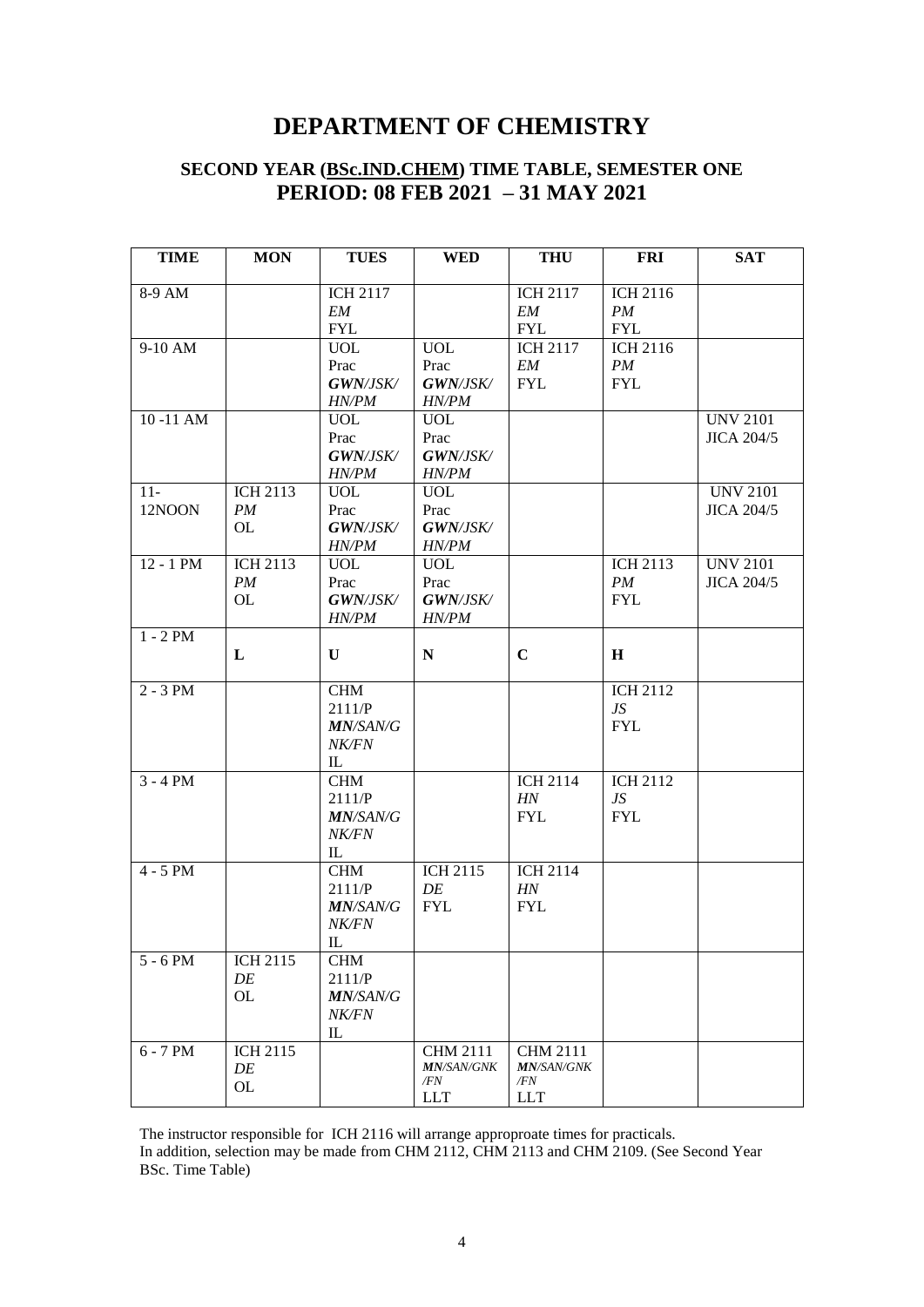#### **THIRD YEAR (BSC.) TIME TABLE, SEMESTER ONE PERIOD: 08 FEB 2021 – 31 MAY 2021**

| <b>TIME</b>           | <b>MON</b>      | <b>TUES</b>     | <b>WED</b>      | <b>THU</b>       | <b>FRI</b>      | <b>SAT</b>      |
|-----------------------|-----------------|-----------------|-----------------|------------------|-----------------|-----------------|
|                       |                 |                 |                 |                  |                 |                 |
| 8-9 AM                |                 |                 |                 |                  |                 |                 |
| $9-10$ AM             |                 |                 |                 |                  |                 | <b>CHM 3129</b> |
|                       |                 |                 |                 |                  |                 | YS              |
|                       |                 |                 |                 |                  |                 | <b>SLT</b>      |
| $10 - 11$ AM          |                 |                 |                 |                  | <b>CHM 3130</b> | <b>CHM 3129</b> |
|                       |                 |                 |                 |                  | PS              | YS              |
|                       |                 |                 |                 |                  | <b>SLT</b>      | <b>SLT</b>      |
| $11-12$ NOON          | <b>CHM 3124</b> |                 |                 | <b>CHM 3128</b>  | <b>CHM 3130</b> |                 |
|                       | IK              |                 |                 | BN               | PS              |                 |
|                       | <b>LLT</b>      |                 |                 | ${\rm IL}$       | <b>SLT</b>      |                 |
| $12 - 1$ PM           |                 | <b>CHM 3124</b> |                 | <b>CHM 3128</b>  |                 |                 |
|                       |                 | $I\!K$          |                 | BN<br>${\rm IL}$ |                 |                 |
|                       |                 | <b>SLT</b>      |                 |                  |                 |                 |
| $1 - 2 PM$            |                 |                 |                 |                  |                 |                 |
|                       | L               | $\mathbf{U}$    | N               | $\mathbf C$      | H               |                 |
|                       |                 |                 |                 |                  |                 |                 |
|                       |                 |                 |                 |                  |                 |                 |
| $\overline{2}$ - 3 PM |                 |                 | <b>ICH 3130</b> |                  | <b>CHM 3236</b> |                 |
|                       |                 |                 | GWN/PM          |                  | Research        |                 |
|                       |                 |                 | IL              |                  | Project         |                 |
|                       |                 |                 |                 |                  | All staff       |                 |
| $3 - 4 PM$            |                 |                 | <b>ICH 3130</b> |                  | <b>CHM 3236</b> |                 |
|                       |                 |                 | GWN/PM          |                  | Research        |                 |
|                       |                 |                 | ${\rm IL}$      |                  | Project         |                 |
|                       |                 |                 |                 |                  | All staff       |                 |
| $4 - 5 PM$            |                 |                 | <b>ICH 3130</b> |                  | <b>CHM 3236</b> |                 |
|                       |                 |                 | GWN/PM          |                  | Research        |                 |
|                       |                 |                 | IL              |                  | Project         |                 |
|                       |                 |                 |                 |                  | All staff       |                 |
| $5 - 6 PM$            |                 |                 |                 | <b>CHM 3130</b>  | <b>CHM 3236</b> |                 |
|                       |                 |                 |                 | <b>PS</b>        | Research        |                 |
|                       |                 |                 |                 | <b>SLT</b>       | Project         |                 |
|                       |                 |                 |                 |                  | All staff       |                 |
| $6 - 7 PM$            | <b>CHM 3122</b> |                 |                 |                  | <b>CHM 3122</b> |                 |
|                       | $JW$            |                 |                 |                  | $JW$            |                 |
|                       | <b>SLT</b>      |                 |                 |                  | <b>SLT</b>      |                 |
| $7 - 8$ PM            |                 |                 |                 |                  |                 |                 |
|                       |                 |                 |                 |                  |                 |                 |
|                       |                 |                 |                 |                  |                 |                 |

The following are 2-hours-per-week elective courses, contact lecturers mentioned to arrange convenient time for lectures. CHM 3131 –*PS* CHM 3132 –*JN/RM* CHM 3133 -*RB*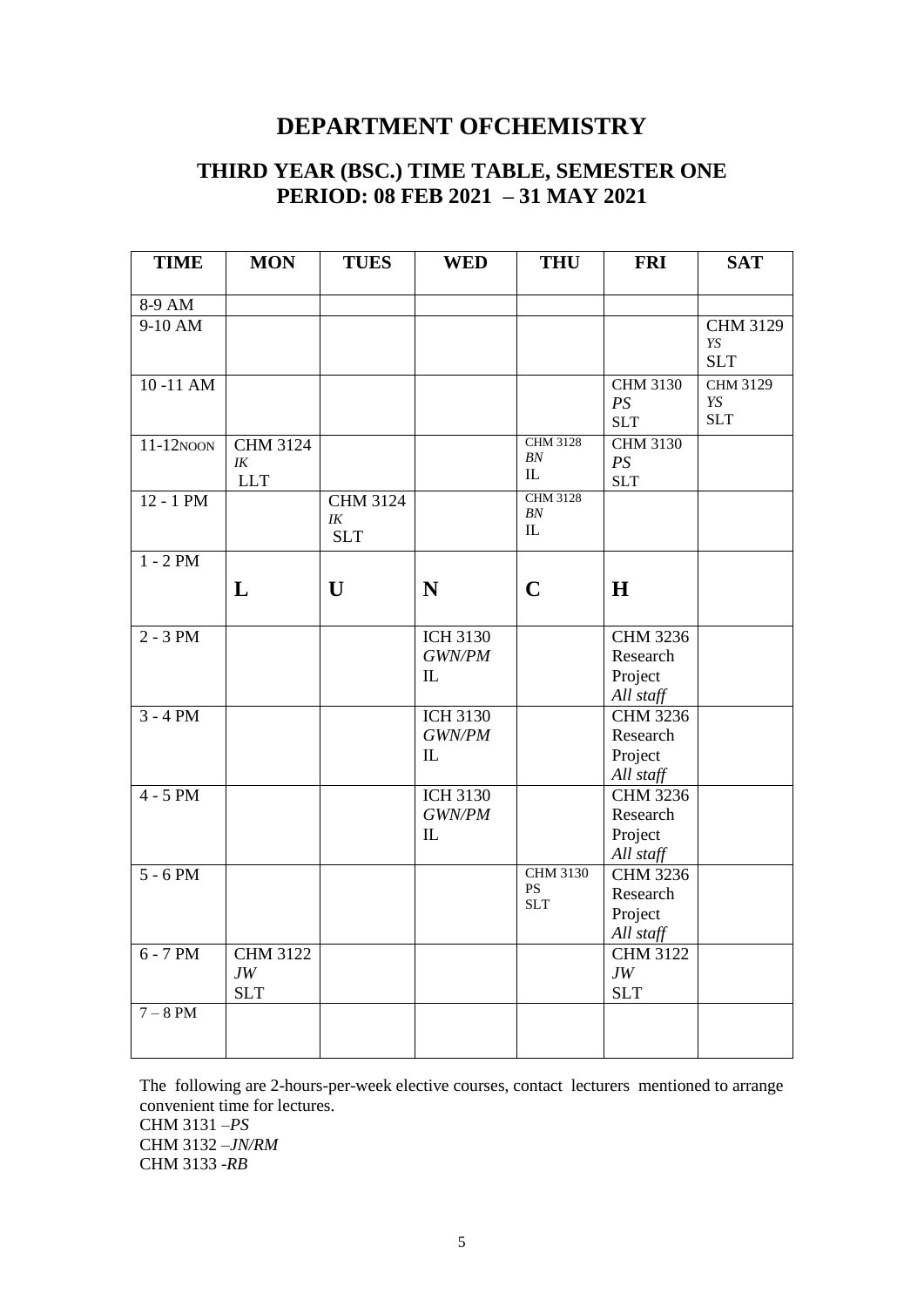#### **THIRD YEAR (BSc.IND.CHEM) TIME TABLE, SEMESTER ONE PERIOD: 08 FEB 2021 – 31 MAY 2021**

| <b>TIME</b>  | <b>MON</b>        | <b>TUES</b>     | <b>WED</b>      | <b>THU</b>      | <b>FRI</b>      | <b>SAT</b> |
|--------------|-------------------|-----------------|-----------------|-----------------|-----------------|------------|
|              |                   |                 |                 |                 |                 |            |
| 8-9 AM       | <b>ICH 3124</b>   | <b>ICH 3128</b> | <b>ICH 3124</b> |                 | <b>ICH 3127</b> |            |
|              | DE                | HN              | DE              |                 | EM              |            |
|              | <b>SFYL</b>       | <b>SFYL</b>     | <b>SFYL</b>     |                 | <b>SFYL</b>     |            |
| $9-10$ AM    | <b>ICH 3124</b>   | <b>ICH 3128</b> |                 |                 | <b>ICH 3127</b> |            |
|              | DE                | HN              |                 |                 | <b>EM</b>       |            |
|              | <b>SFYL</b>       | <b>SFYL</b>     |                 |                 | <b>SFYL</b>     |            |
| 10-11 AM     |                   |                 | <b>ICH 3129</b> | <b>ICH 3127</b> |                 |            |
|              |                   |                 | DE              | EM              |                 |            |
|              |                   |                 | <b>SFYL</b>     | C6              |                 |            |
| $11-12$ NOON |                   |                 | <b>ICH 3129</b> | <b>ICH 3128</b> | <b>ICH 3125</b> |            |
|              |                   |                 | DE              | RO              | <b>JSK</b>      |            |
|              |                   |                 | <b>SFYL</b>     | <b>SFYL</b>     | <b>SFYL</b>     |            |
| $12 - 1$ PM  |                   | <b>ICH 3125</b> |                 |                 | <b>ICH 3125</b> |            |
|              |                   | <b>JSK</b>      |                 |                 | <b>JSK</b>      |            |
|              |                   | <b>SFYL</b>     |                 |                 | <b>SFYL</b>     |            |
| $1 - 2 PM$   |                   |                 |                 |                 |                 |            |
|              | L                 | U               | N               | $\mathbf C$     | H               |            |
|              |                   |                 |                 |                 |                 |            |
|              |                   |                 |                 |                 |                 |            |
| $2 - 3 PM$   | <b>ICH 3126/P</b> |                 | <b>ICH 3130</b> | <b>ICH 3126</b> | <b>ICH 3232</b> |            |
|              | <b>JSK/EM</b>     |                 | GWN/PM          | <b>JSK/EM</b>   | Research        |            |
|              | <b>UOL</b>        |                 | IL              | <b>SFYL</b>     | Project         |            |
|              |                   |                 |                 |                 | All staff       |            |
| $3 - 4 PM$   | <b>ICH 3126/P</b> |                 | <b>ICH 3130</b> | <b>ICH 3126</b> | <b>ICH 3232</b> |            |
|              | <b>JSK/EM</b>     |                 | GWN/PM          | <b>JSK/EM</b>   | Research        |            |
|              | <b>UOL</b>        |                 | $\mathbf{I}$    | <b>SFYL</b>     | Project         |            |
|              |                   |                 |                 |                 | All staff       |            |
| $4 - 5$ PM   | <b>ICH 3126/P</b> |                 | <b>ICH 3130</b> |                 | <b>ICH 3232</b> |            |
|              | <b>JSK/EM</b>     |                 | GWN/PM          |                 | Research        |            |
|              | <b>UOL</b>        |                 | $\mathbb{L}$    |                 | Project         |            |
|              |                   |                 |                 |                 | All staff       |            |
| $5 - 6 PM$   | <b>ICH 3126/P</b> |                 |                 |                 | <b>ICH 3232</b> |            |
|              | <b>JSK/EM</b>     |                 |                 |                 | Research        |            |
|              | <b>UOL</b>        |                 |                 |                 | Project         |            |
|              |                   |                 |                 |                 | All staff       |            |
| $6 - 7 PM$   |                   |                 |                 |                 |                 |            |
|              |                   |                 |                 |                 |                 |            |
|              |                   |                 |                 |                 |                 |            |

The following are elective courses:

CHM 3131, CHM 3128(See Third Year BSc. Time Table)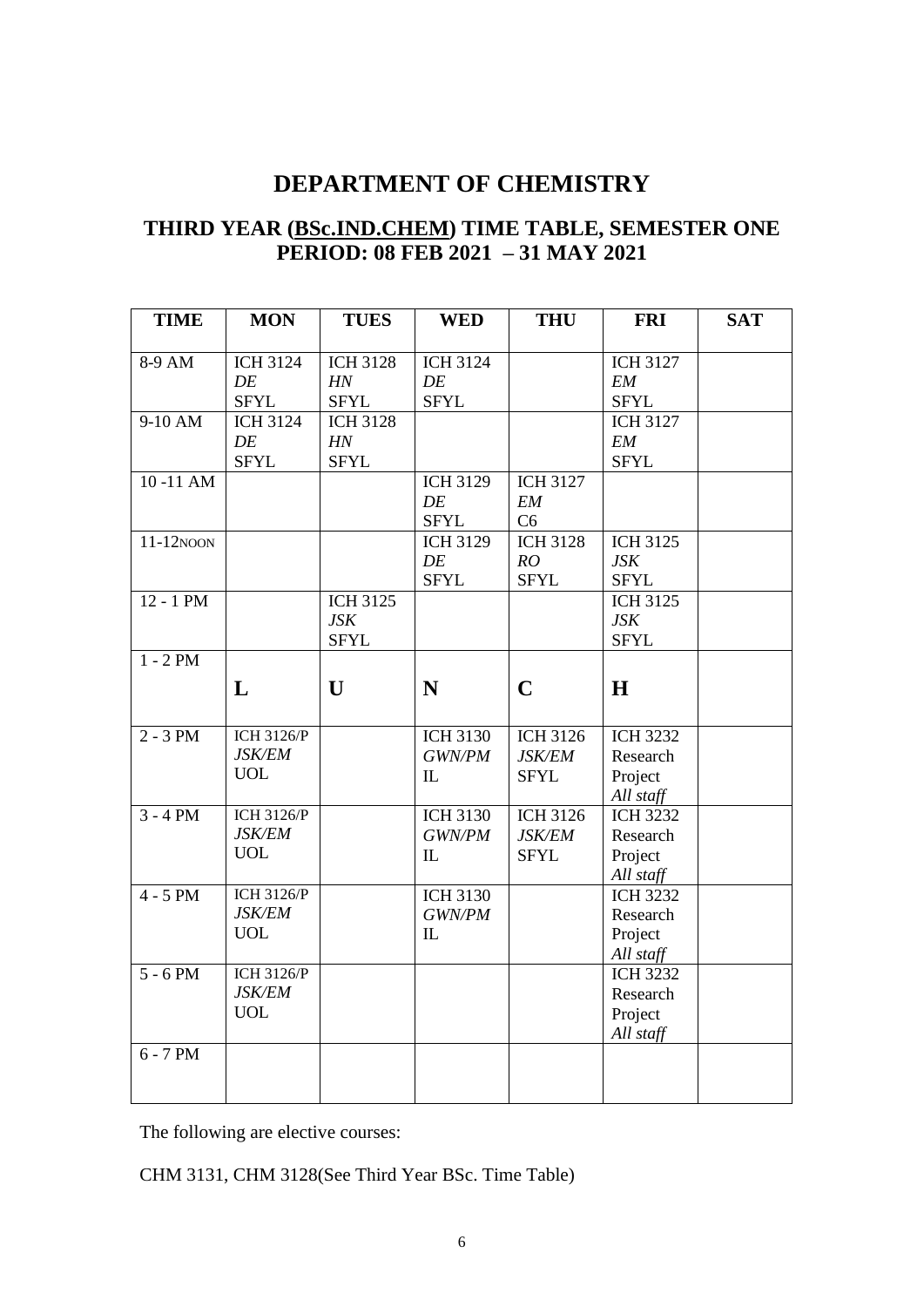#### **FIRST YEAR (MSC) TIME TABLE, SEMESTER ONE**

| <b>TIME</b>  | <b>MON</b>      | <b>TUES</b>     | <b>WED</b>      | <b>THU</b>      | <b>FRI</b> | <b>SAT</b> |
|--------------|-----------------|-----------------|-----------------|-----------------|------------|------------|
| 8-9 AM       | <b>CHM 7101</b> |                 |                 | <b>CHM 7103</b> |            |            |
|              |                 |                 |                 | (Practical)     |            |            |
| 9-10 AM      | <b>CHM 7101</b> | <b>CHM 7103</b> |                 | <b>CHM 7103</b> |            |            |
|              |                 | (Lectures)      |                 | (Practical)     |            |            |
| 10-11 AM     |                 | <b>CHM 7103</b> |                 | <b>CHM 7103</b> |            |            |
|              |                 | (Lectures)      |                 | (Practical)     |            |            |
| $11-12N$ OON |                 |                 |                 | <b>CHM 7103</b> |            |            |
|              |                 |                 |                 | (Practical)     |            |            |
| 12 - 1 PM    |                 |                 |                 |                 |            |            |
| $1 - 2 PM$   |                 |                 |                 |                 |            |            |
|              | L               | U               | N               | $\mathbf C$     | H          |            |
| $2 - 3 PM$   | <b>CHM 7102</b> | <b>CHM 7104</b> | <b>CHM 7102</b> |                 |            |            |
|              | (Lectures)      |                 | (Practical)     |                 |            |            |
| $3 - 4 PM$   | <b>CHM 7102</b> | <b>CHM 7104</b> | <b>CHM 7102</b> |                 |            |            |
|              | (Lectures)      |                 | (Practical)     |                 |            |            |
| $4 - 5$ PM   |                 |                 | <b>CHM 7102</b> |                 |            |            |
|              |                 |                 | (Practical)     |                 |            |            |
| $5 - 6 PM$   |                 |                 | <b>CHM 7102</b> |                 |            |            |
|              |                 |                 | (Practical)     |                 |            |            |
| $6 - 7 PM$   |                 |                 |                 |                 |            |            |

#### **PERIOD: 08 FEB 2021 – 31 MAY 2021**

#### **NB: 1) Except for laboratory sessisions, Venue for all Lectures will be the Department of Chemistry Seminar Room (SR)**

**2) Graduate students are expected to particpate in the preparation and demonstration of experiments during the undergraduate practical sessions and will be contacted by the respective lecturers on that. (Refer to the undergraduate time-table)**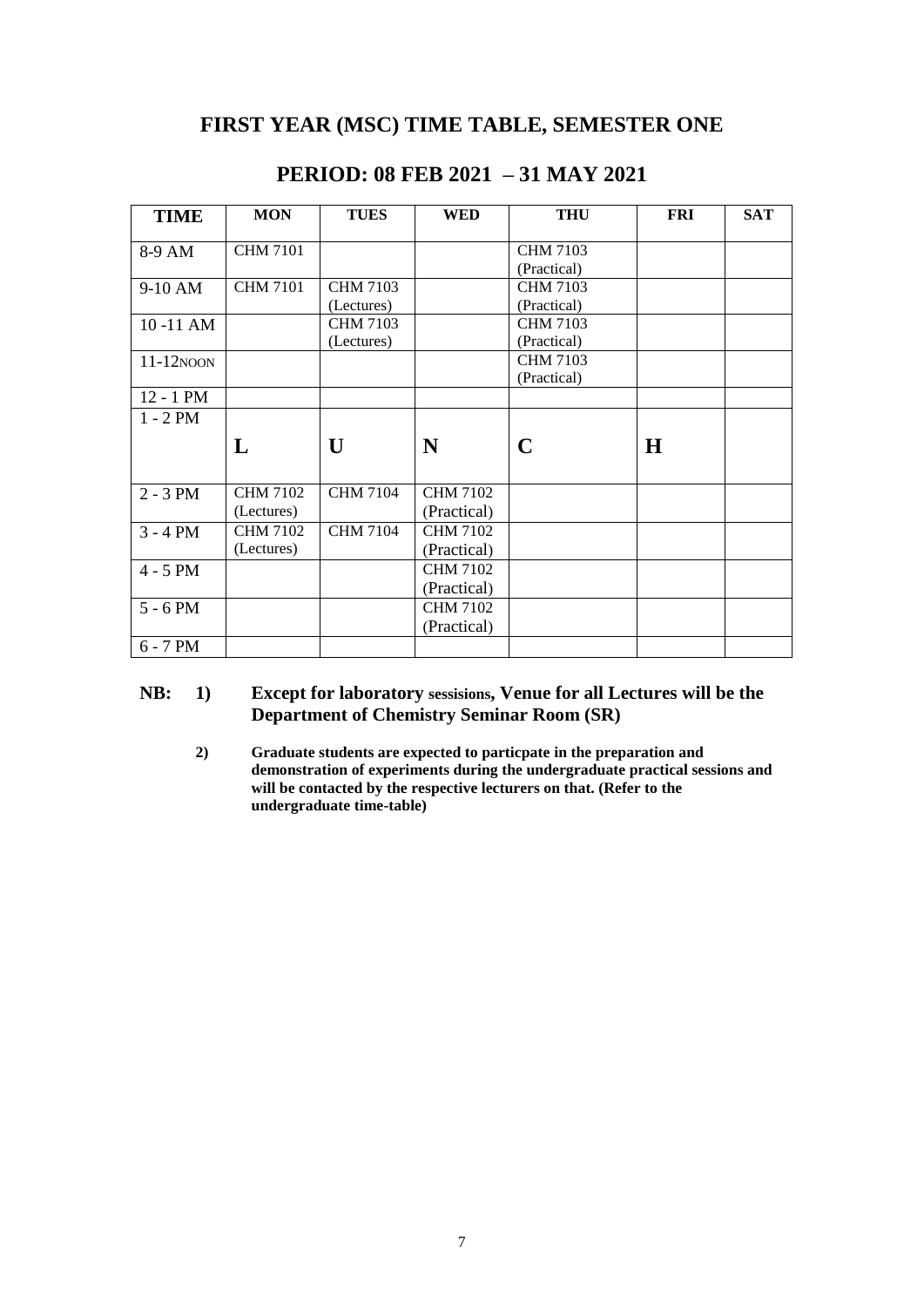#### **MSC TEACHING SCHEDULE**

|                 | <b>CHM 7101: Research methodology</b>                         |            |
|-----------------|---------------------------------------------------------------|------------|
| Week 1:         | Orientation                                                   |            |
| Week 2:         | Proposal writing                                              | <b>RB</b>  |
| Week 3:         | Log frame development                                         | <b>RB</b>  |
| Week 4:         | Referencing in scientific writing                             | SAN/JW     |
| Week 5:         | Overview of research methods                                  | JN         |
|                 | Quantitative research methods<br>$\circ$                      |            |
|                 | Qualitative research methods<br>$\circ$                       |            |
|                 | Qualitative analysis<br>$\circ$                               |            |
| Week 6:         | Experimental design in research                               | <b>GNK</b> |
| Week 7:         | Organization, analysis and presentation of research data      | HN         |
| Week 8          | Use of microcomputers and their applications in information   | <b>JSK</b> |
|                 | handling, storage and retrieval                               |            |
| Week 9-10       | Types of statistical analyses; their use in interpretation of | SAN        |
|                 | results and preparation of scientific reports                 |            |
| Week 11         | Project planning, management, phases and life cycle           | <b>ET</b>  |
| Week 12         | Budgeting and accountability in research                      | MN         |
| Week 13         | Monitoring and evaluation of research projects                | KА         |
| Week 14         | <b>Tests and seminars</b>                                     |            |
| Weeks 15        | Examinations                                                  |            |
|                 |                                                               |            |
|                 | <b>CHM 7102: Instrumentation</b>                              |            |
| Week 1          | Orientation                                                   |            |
| Week 2          | A Preview of the Basic Equipment and Instrumentation in a     | JW         |
|                 | chemical laboratory                                           |            |
|                 | The spectroscopic techniques                                  |            |
| Week 3          | Ultra-violet and visible spectrophotometry                    | ET         |
| Week 4          | Infrared spectrophotometry                                    | SAN        |
| Week 5          | Atomic absorption spectrophotometry                           | <b>BN</b>  |
| Week 6          | Nuclear magnetic resonance spectroscopy and electron spin     |            |
|                 | resonance spectroscopy                                        | <b>RB</b>  |
|                 |                                                               |            |
|                 | <b>Chromatographic techniques</b>                             |            |
| <b>Week 7-8</b> | Gas chromatography                                            | EM         |
| Week 9          | High performance liquid chromatography                        | <b>MN</b>  |
|                 | <b>Electrochemical techniques</b>                             |            |
| Week 10         | Polarographic methods                                         | JM         |
| Week 11         | Coulometric methods                                           | JW         |
|                 | <b>Mass spectrometry</b>                                      |            |
| Week 12         | Mass spectrometry                                             | КA         |
| Week 13         | Inductively coupled plasma mass spectrometry (ICP-MS)         | <b>GNK</b> |
| Week 14         | <b>Tests and seminars</b>                                     |            |
| Weeks 15 - 17   | Examinations                                                  |            |
|                 |                                                               |            |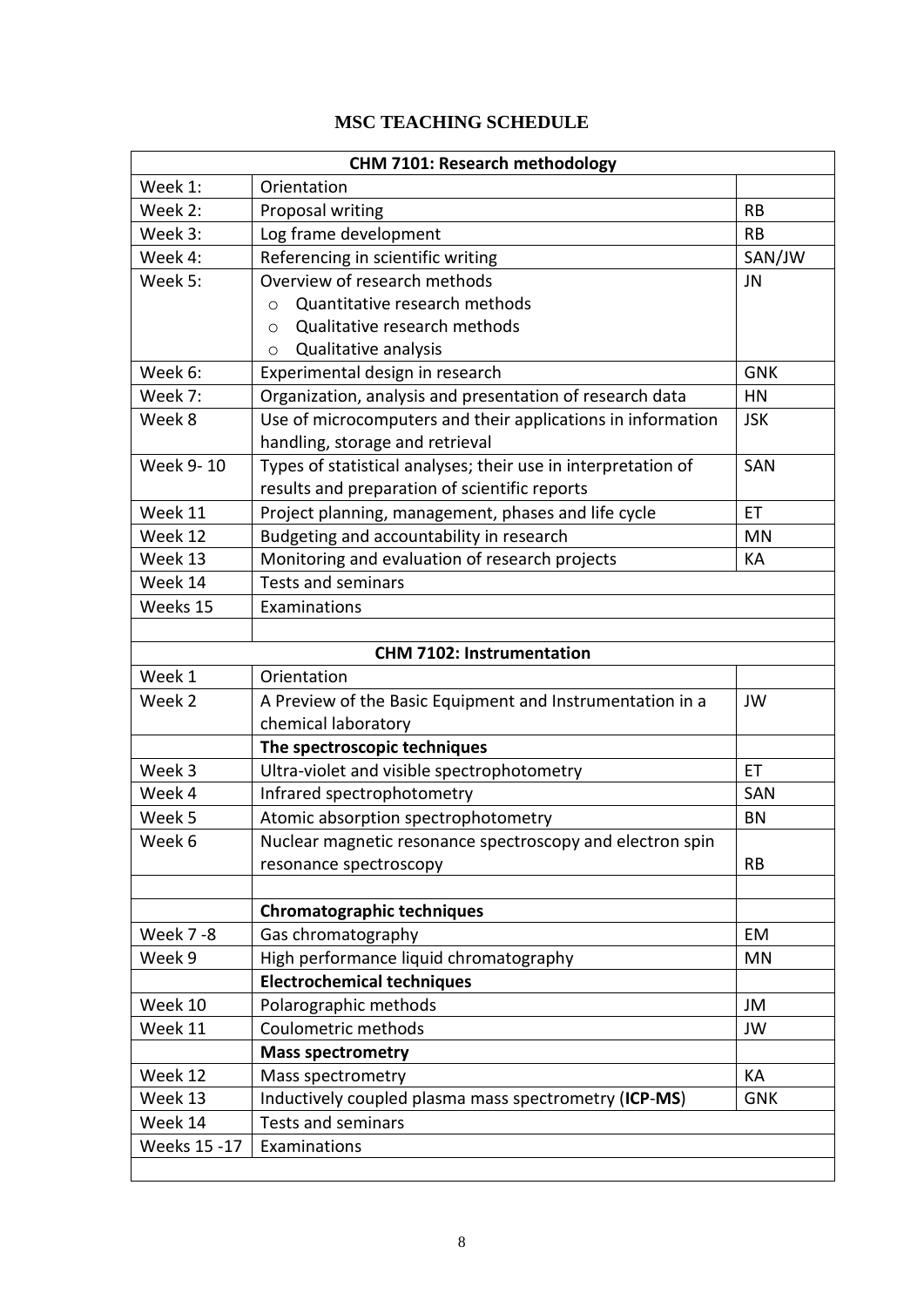| <b>CHM 7103: Analytical Methods</b> |                                                                                                                                                        |            |  |  |
|-------------------------------------|--------------------------------------------------------------------------------------------------------------------------------------------------------|------------|--|--|
| Week 1                              | Orientation                                                                                                                                            |            |  |  |
| Week 2                              | Method and analytical detection limits                                                                                                                 | PS         |  |  |
| Week 3                              | Evaluation of analytical data including detection<br>and<br>correction of determinate and indeterminate                                                | SAN        |  |  |
| Week 4                              | Proficiency testing                                                                                                                                    | JW         |  |  |
| Week 5                              | Reagents and calculations used in titrimetric methods of<br>precipitation, complexometric<br>analysis<br>such<br>as<br>and<br>amperometric titrations. | <b>BN</b>  |  |  |
| Week 6                              | Method Development and Validation                                                                                                                      | <b>MN</b>  |  |  |
|                                     | Selected laboratories/experiments designed to cover aspects of                                                                                         |            |  |  |
|                                     | analytical separations and the nature of separation processes.                                                                                         |            |  |  |
| Week 7                              | Selected experiments covering precipitation techniques                                                                                                 | ET         |  |  |
| Week 8                              | Selected experiments covering extraction techniques                                                                                                    | JN         |  |  |
| Week 9                              | Selected experiments covering distillation techniques                                                                                                  | <b>GWN</b> |  |  |
| Week 10                             | Selected experiments covering column and paper                                                                                                         | JN         |  |  |
|                                     | chromatography as well as preparative TLC                                                                                                              |            |  |  |
| Week 11                             | Selected experiments covering HPLC<br><b>MN</b>                                                                                                        |            |  |  |
| Week 12                             | Selected experiments covering GC analysis<br>PS                                                                                                        |            |  |  |
| Week 13                             | Selected experiments covering mass spectrometry                                                                                                        | IK/KA      |  |  |
| Week 14                             | Tests and seminars                                                                                                                                     |            |  |  |
| Weeks 15 - 17                       | Examinations                                                                                                                                           |            |  |  |
|                                     | CHM 7104: Laboratory Management and Quality Assurance                                                                                                  |            |  |  |
| Week 1                              | Orientation                                                                                                                                            |            |  |  |
| Week 2                              | Organizational Structure of a chemical laboratory                                                                                                      | JM         |  |  |
| Week 3                              | Good Laboratory Practices (GLPs)                                                                                                                       | PS         |  |  |
| Week 4                              | Quality control and assurance in a chemical laboratory                                                                                                 | JW         |  |  |
| Week 5                              | Safety aspects in a chemical laboratory                                                                                                                | JN         |  |  |
| Week 6                              | Standards development and accreditation                                                                                                                | КA         |  |  |
| Week 7                              | Inter-laboratory testing                                                                                                                               | SAN        |  |  |
| Week 8                              | Effective procurement management                                                                                                                       | <b>RB</b>  |  |  |
| Week 9                              | Preparation, use and management of reference/Test<br>materials                                                                                         | <b>GNK</b> |  |  |
| Week 10                             | Instrument repairs and Preventive maintenance                                                                                                          | JW         |  |  |
| Week 11                             | Chemical laboratory waste management                                                                                                                   | EM         |  |  |
| Week 12 -13                         | Laboratory Quality Management tool                                                                                                                     | JW         |  |  |
| Week 14                             | <b>Tests and seminars</b>                                                                                                                              |            |  |  |
| Weeks 15 -17                        | Examinations                                                                                                                                           |            |  |  |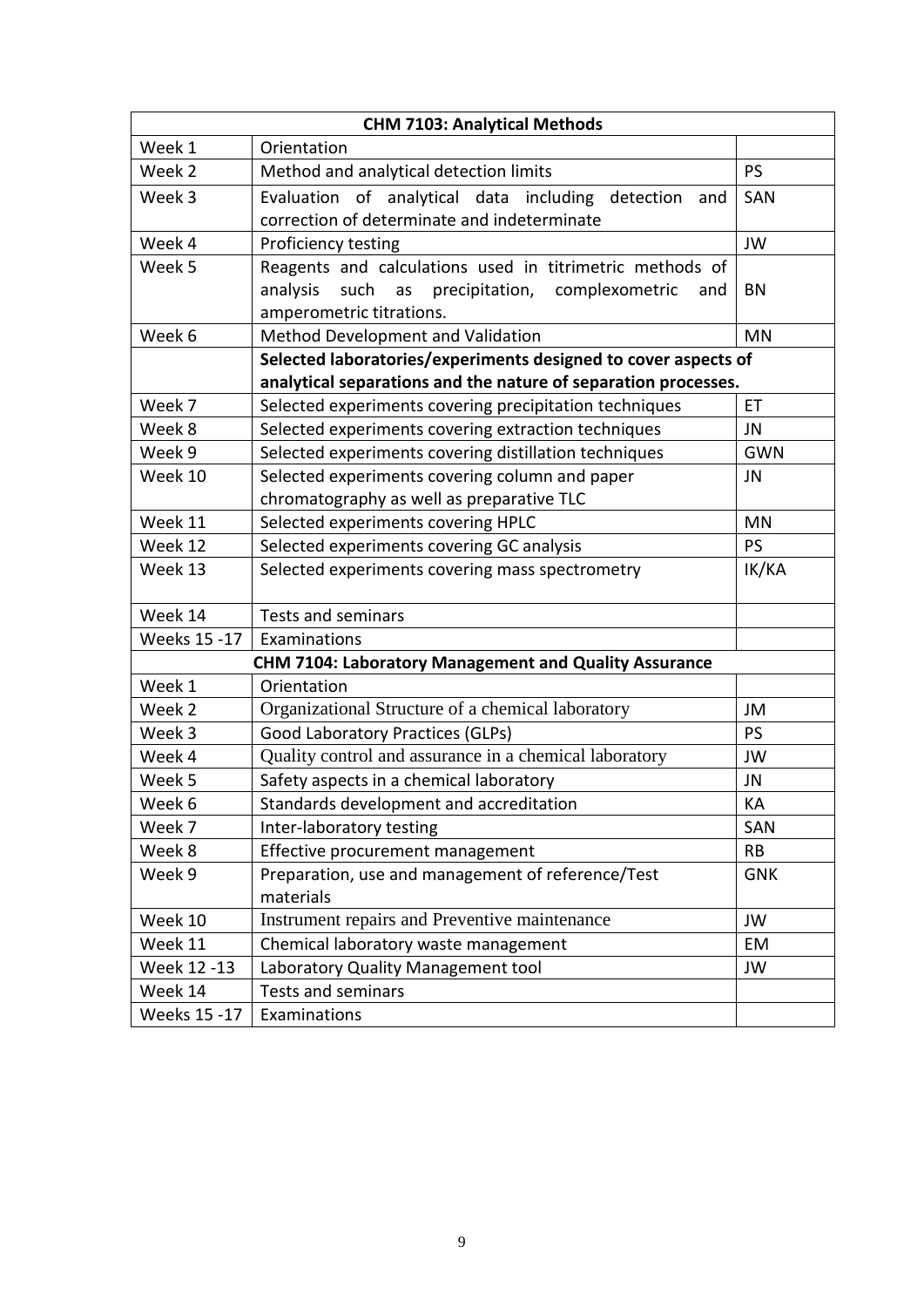# **KEY TO LECTURERS**

| No.            | <b>Member of Staff</b>        | <b>Initials</b> |
|----------------|-------------------------------|-----------------|
| $\mathbf{1}$   | Prof. J. Mbabazi              | JM              |
| $\overline{2}$ | Prof. R. Byamukama            | RB              |
| 3              | Assoc Prof. S. A. Nyanzi      | <b>SAN</b>      |
| $\overline{4}$ | Assoc Prof. G. W. Nyakairu    | <b>GWN</b>      |
| 5              | Assoc Prof. M. Ntale          | <b>MN</b>       |
| 6              | Dr J. Wasswa                  | JW              |
| 7              | Dr. B. Naziriwo               | <b>BN</b>       |
| 8              | Dr. G.N. Kasozi               | <b>GNK</b>      |
| 9              | Dr. E. Tebandenke             | ET              |
| 10             | Dr. J. S. Kasule              | <b>JSK</b>      |
| 11             | Dr. E. Mubiru                 | EM              |
| 12             | Dr. H. Nsamba                 | HN              |
| 13             | Dr. J. Namukobe               | JN              |
| 14             | Dr. K. Arinaitwe              | KA              |
| 15             | Dr. P. Ssebugere              | <b>PS</b>       |
| 16             | Dr. I. Karume                 | IK              |
| 17             | Dr. D. Egesa                  | DE              |
| 18             | Mr. J. Ssekamatte             | <b>JS</b>       |
| 19             | Mr Patrick Mulindwa           | PM              |
| 20             | Ms.A. M. Madina               | AM              |
| 21.            | Ms. F. Nantaba                | <b>FN</b>       |
| 22             | Mr. Solomon Yiga              | <b>YS</b>       |
| 23             | Ms. R. Mbabazi                | RM              |
| 24             | Mr. E.P.Maiki(Study leave)    | <b>EPM</b>      |
| 25             | Mr. R.Ochieng(Study leave)    | <b>RO</b>       |
| 26             | Mr. Fahad Matovu(Study leave) | <b>FM</b>       |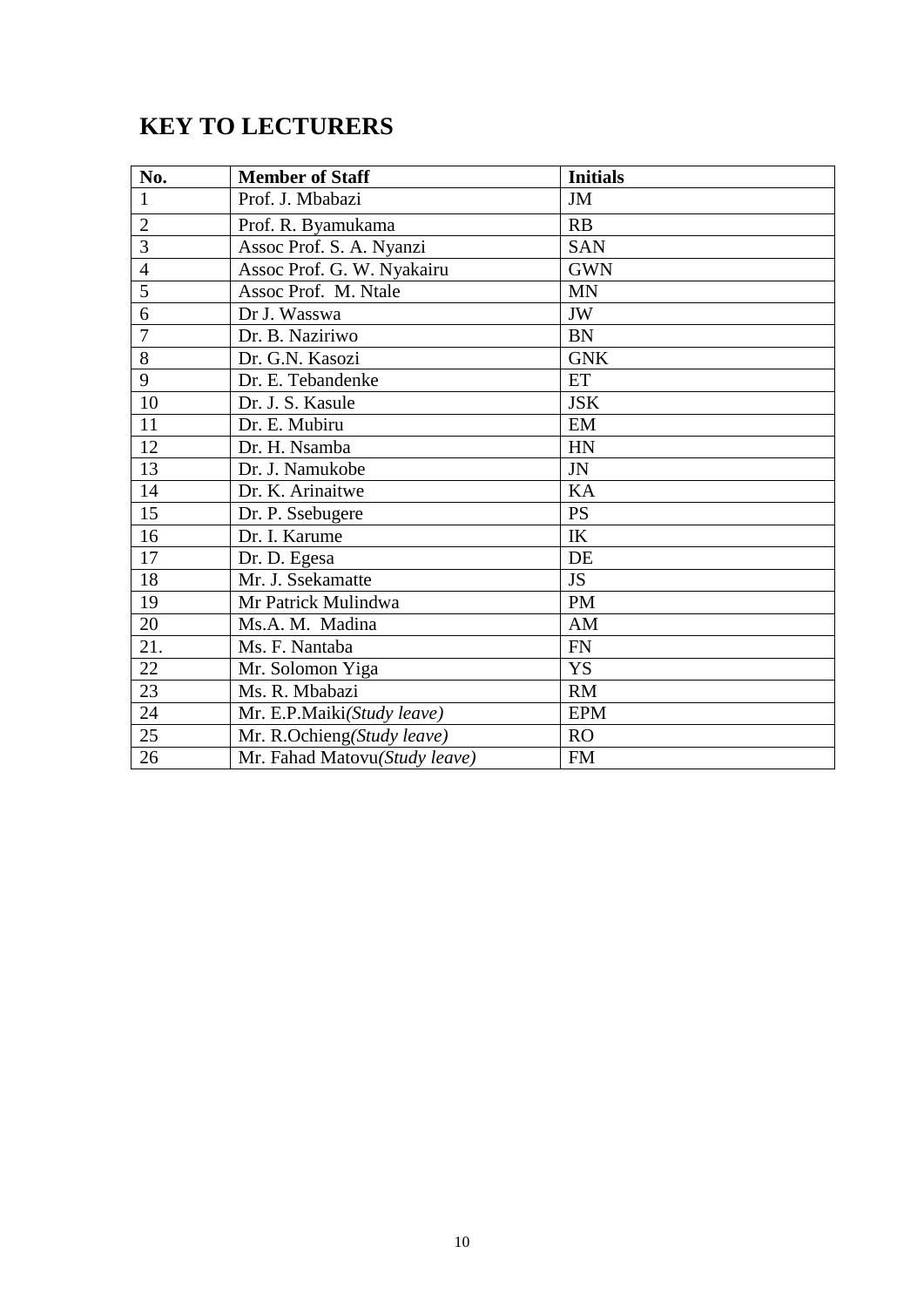### **KEY TO COURSES**

| <b>COURSE CODE</b> | <b>COURSE NAME</b>                          |
|--------------------|---------------------------------------------|
| <b>CHM 1101</b>    | <b>Basic Inorganic Chemistry</b>            |
| <b>CHM 1102</b>    | <b>Basic Physical Chemistry</b>             |
| <b>CHM 1105</b>    | Integrated Physical, Inorganic Lab          |
| <b>MTH 1101</b>    | Calculus 1                                  |
| <b>CSK1101</b>     | <b>Communication Skills</b>                 |
| <b>ICH 1101</b>    | Introduction to Computing                   |
| <b>ICH 1102</b>    | <b>Introduction to Industrial Chemistry</b> |
| <b>ICH 1103</b>    | Mathematics for Chemical Engineers 1        |
| <b>ICH 1104</b>    | <b>Industrial Stoichiometry</b>             |
| <b>ICH 1105</b>    | Fundamentals of Electrical Engineering      |
| <b>ICH 1106</b>    | <b>Descriptive Geometry</b>                 |
| <b>CHM 2109</b>    | Aromatic Chemistry                          |
| <b>CHM 2111</b>    | <b>Elements of Analytical Chemistry</b>     |
| <b>CHM 2112</b>    | Bonding and Periodicity                     |
| <b>CHM 2113</b>    | Polyfunctional and Cyclic Aliphatics        |
| <b>CHM 2114</b>    | <b>Natural Products Chemistry</b>           |
| <b>ICH 2112</b>    | Mass Transfer I                             |
| <b>ICH 2113</b>    | <b>Chemical Engineering Mathematics 2</b>   |
| <b>ICH 2114</b>    | <b>Introductory Economics</b>               |
| <b>ICH 2115</b>    | <b>Chemical Reaction Engineering</b>        |
| <b>ICH 2116</b>    | <b>Energy Technology</b>                    |
| <b>ICH 2117</b>    | <b>Industrial Management</b>                |
| <b>UNV 2101</b>    | <b>Development Studies</b>                  |
| <b>CHM 3129</b>    | <b>Quantum Chemistry</b>                    |
| <b>CHM 3122</b>    | <b>Colloid Science</b>                      |
| <b>CHM 3130</b>    | Solution and Statistical Thermodynamics     |
| <b>CHM 3124</b>    | Solid State & Crystal Chemistry             |
| <b>CHM 3128</b>    | Organometallic and Bioinorganic             |
|                    | Chemistry                                   |
| <b>CHM 3131</b>    | <b>Reaction Kinetics</b>                    |
| <b>CHM 3132</b>    | <b>Advanced Spectroscope</b>                |
| <b>CHM 3133</b>    | <b>Divalent Species</b>                     |
| <b>ICH 3130</b>    | Organic Chemical Technology                 |
| <b>ICH 3124</b>    | <b>Reactor Design</b>                       |
| <b>ICH 3125</b>    | <b>Chemical Plant Design</b>                |
| <b>ICH 3126</b>    | Separation processes                        |
| <b>ICH 3127</b>    | Biotechnology                               |
| <b>ICH 3128</b>    | Mathematical methods in Chemical            |
|                    | Engineering                                 |
| <b>ICH 3129</b>    | Mass Transfer II                            |

### **KEY TO ROOMS**